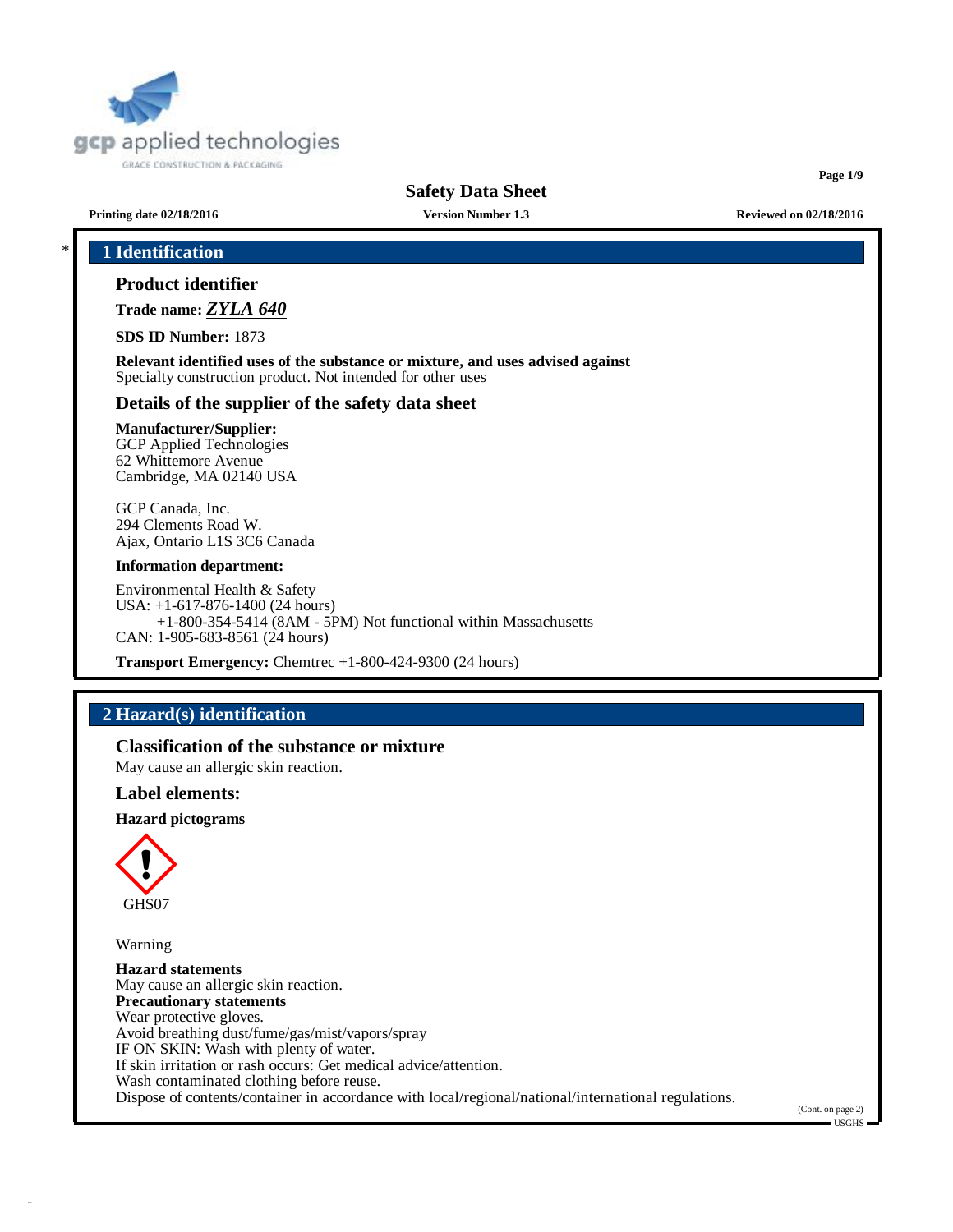**Printing date 02/18/2016 Version Number 1.3 Reviewed on 02/18/2016**

## **Trade name:** *ZYLA 640*

**NFPA ratings (scale 0 - 4)**

1 1  $\overline{0}$ Health  $= 1$  $Fire = 1$ Reactivity  $= 0$ 

#### **HMIS-ratings (scale 0 - 4)**

 HEALTH FIRE REACTIVITY  $\boxed{0}$  Reactivity = 0 \*1 1 Health  $=$   $*1$  $Flammability = 1$ 

# **Other hazards**

**Results of PBT and vPvB assessment**

**PBT:** Not applicable. **vPvB:** Not applicable.

# \* **3 Composition/information on ingredients**

#### **Chemical characterization: Mixtures**

**Description:** Mixture of the substances listed below with additional nonhazardous ingredients.

| <b>Hazardous components:</b> |
|------------------------------|
|------------------------------|

102-71-6 Triethanolamine 2.0-5.0%

26172-55-4 5-chloro-2-methyl-2H-isothiazol-3-one 0.0-0.1%

**Additional information:** For the wording of the listed hazard phrases refer to section 16.

## \* **4 First-aid measures**

#### **Description of first aid measures**

#### **General information:**

Get medical advice/attention if you feel unwell.

#### **After inhalation:**

Supply fresh air. If required, provide artificial respiration. Keep patient warm. Consult doctor if symptoms persist.

#### **After skin contact:**

Immediately wash contaminated skin with soap or mild detergent and water. If this chemical soaks clothing, immediately remove clothing and wash skin.

#### **After eye contact:**

Rinse opened eye for several minutes under running water.

Rinse cautiously with water for several minutes.

Seek immediate medical advice.

#### **After swallowing:**

Wash out mouth with water

Rinse mouth.

Do not induce vomiting; immediately call for medical help.

(Cont. on page 3) USGHS

(Cont. from page 1)

**Page 2/9**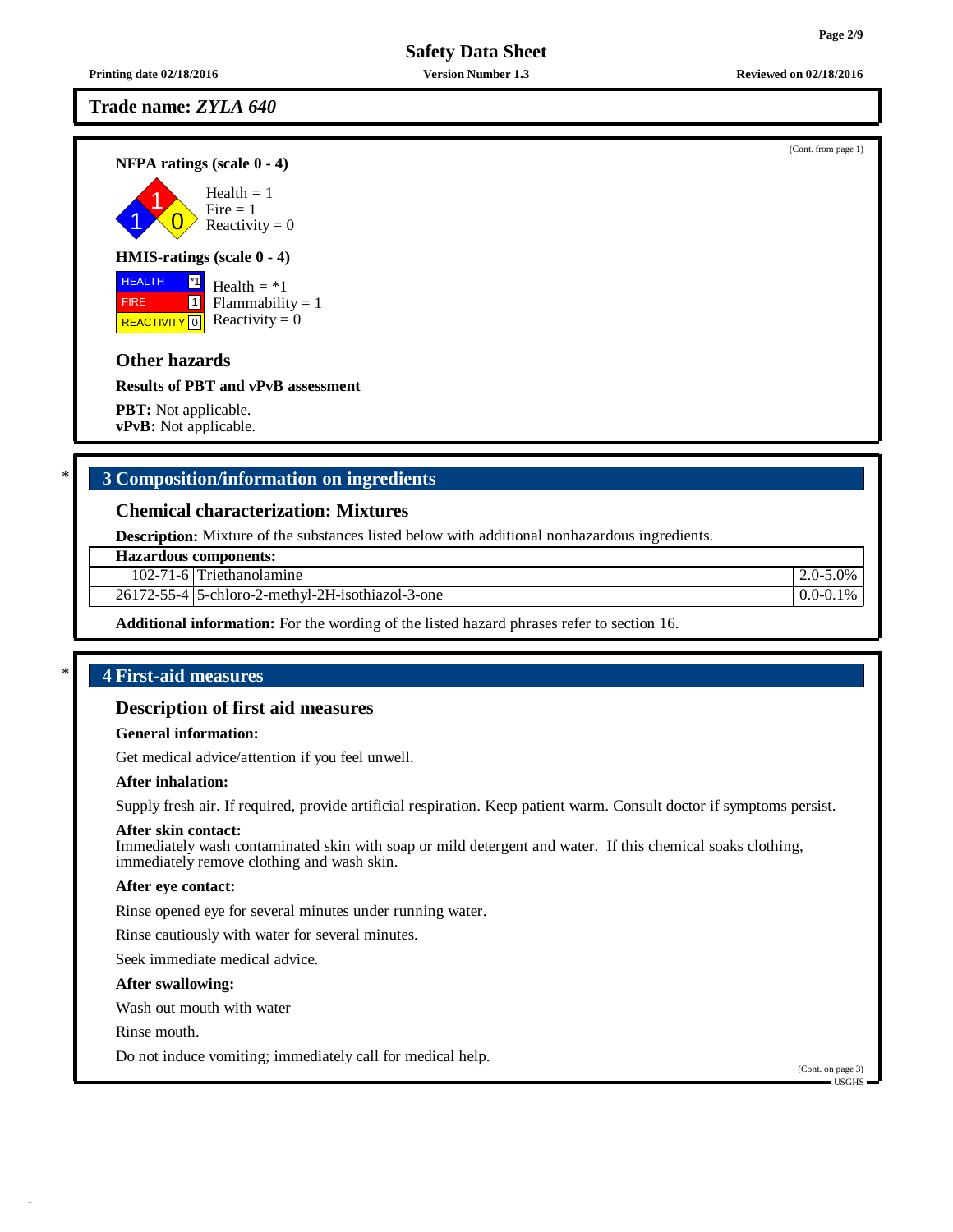**Printing date 02/18/2016 Version Number 1.3 Reviewed on 02/18/2016**

**Trade name:** *ZYLA 640*

Never give anything by mouth to an unconscious person.

**Information for doctor:**

**Most important symptoms and effects, both acute and delayed** May cause sensitization by skin contact.

**Indication of any immediate medical attention and special treatment needed**

No further relevant information available.

# **5 Fire-fighting measures**

**Special hazards arising from the substance or mixture** No further relevant information available.

**Additional information** Collect contaminated fire fighting water separately. It must not enter the sewage system.

## **6 Accidental release measures**

## **Personal precautions, protective equipment and emergency procedures**

Wear protective equipment. Keep unprotected persons away.

#### **Methods and material for containment and cleaning up:**

Contain and/or absorb spill with inert material (i.e. sand, vermiculite) then place in a suitable container.

Sweep up spilled product into receptacles.

Dispose contaminated material as waste according to section 13 of the SDS.

#### **Reference to other sections**

See Section 7 for information on safe handling.

See Section 8 for information on personal protection equipment.

See Section 13 for disposal information.

# **7 Handling and storage**

## **Handling:**

#### **Precautions for safe handling**

Open and handle receptacle with care.

Prevent formation of aerosols. Avoid contact with eyes, skin and clothing. Do not take internally. Practice good personal hygiene to avoid ingestion. Use only with adequate ventilation. Wash clothing before reuse. FOR PROFESSIONAL USE ONLY. KEEP OUT OF CHILDREN'S REACH.

**Information about protection against explosions and fires:** No special measures required.

#### **Conditions for safe storage, including any incompatibilities**

**Storage:**

**Information about storage in one common storage facility:** No special measures required.

**Further information about storage conditions:** Keep receptacle tightly sealed.

(Cont. on page 4) USGHS

(Cont. from page 2)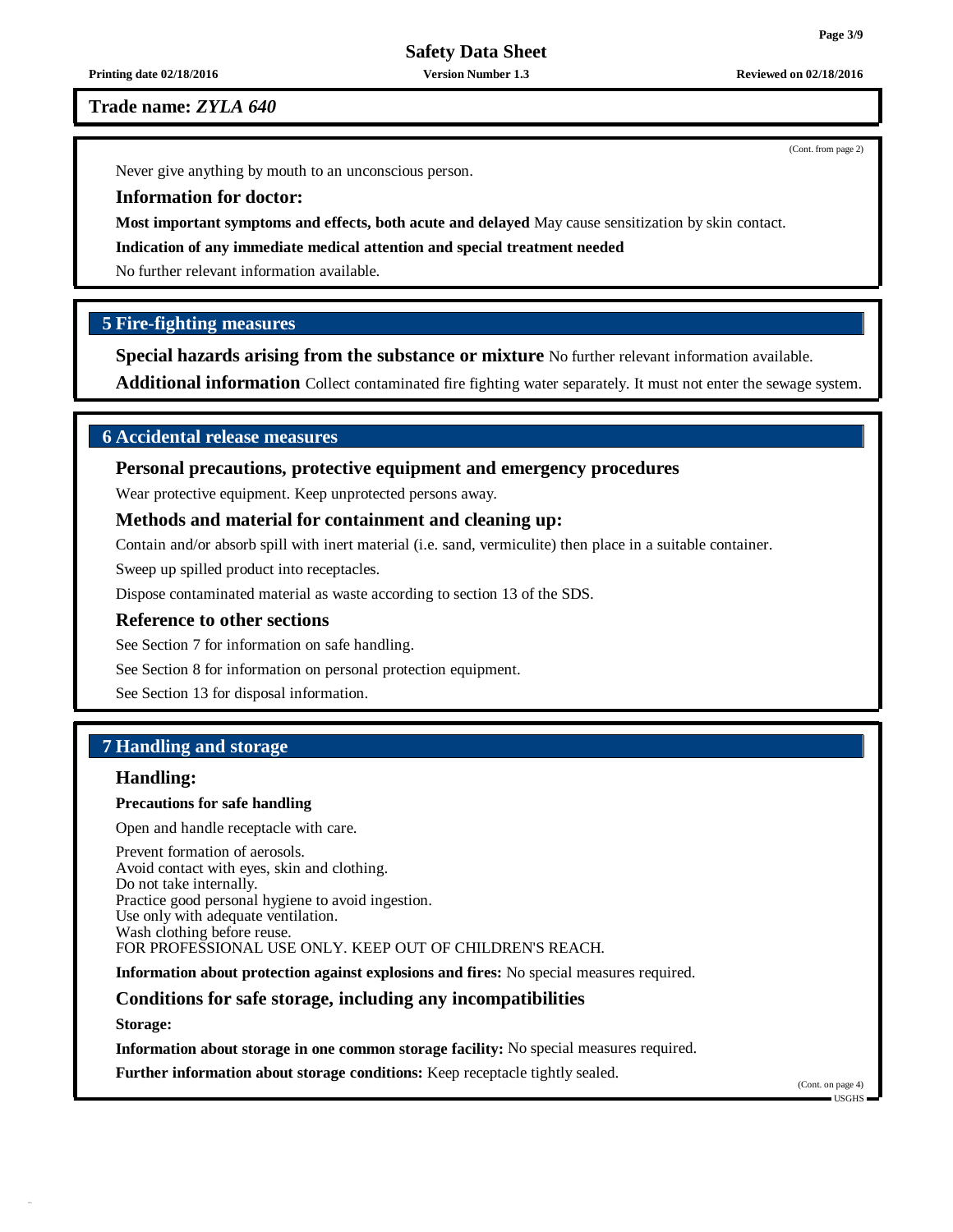**Printing date 02/18/2016 Version Number 1.3 Reviewed on 02/18/2016**

**Trade name:** *ZYLA 640*

(Cont. from page 3)

**Specific end use(s)** No further relevant information available.

# \* **8 Exposure controls/personal protection**

**Additional information about design of technical systems:** No further data; see item 7.

## **Control parameters**

**Components with limit values that require monitoring at the workplace:**

**102-71-6 Triethanolamine**

TLV (USA) Long-term value: 5 mg/m<sup>3</sup>

**Additional information:** The lists that were valid during the creation were used as basis.

## **Exposure controls**

**Personal protective equipment:**

**General protective and hygienic measures:**

Avoid contact with the eyes and skin.

The usual precautionary measures for handling chemicals should be followed.

#### **Breathing equipment:**

Respiratory protection is not normally required. However, a chemical cartridge respirator with organic vapor cartridge and a prefilter for dusts/mists is required at or above the applicable exposure limits (consult exposure guidelines). If no limits exist, use an approved respirator whenever a vapor or mist is generated or if respiratory irritation occurs. Supplied air respirator (SCBA) is required at exposure levels above the capabilities of a chemical cartridge respirator.

#### **Protection of hands:**

Gloves should be worn to prevent skin contact and should be impermeable and resistant to the product. Rubber or other impervious gloves should be worn to prevent skin contact.

#### **Material of gloves**

Gloves should be worn to prevent skin contact and should be impermeable and resistant to the product.

#### **Eye protection:**



Safety glasses with side shield protection.

Safety glasses with side shields should be worn to prevent contact due to splashing. Under high vapor mist concentrations, tightly sealed goggles should be worn.



A face shield should also be worn if there is potential exposure to splash or spray.

## **Body protection:**

Protective work clothing

Use personal protective equipment as required.

Take off contaminated clothing.

USGHS (Cont. on page 5)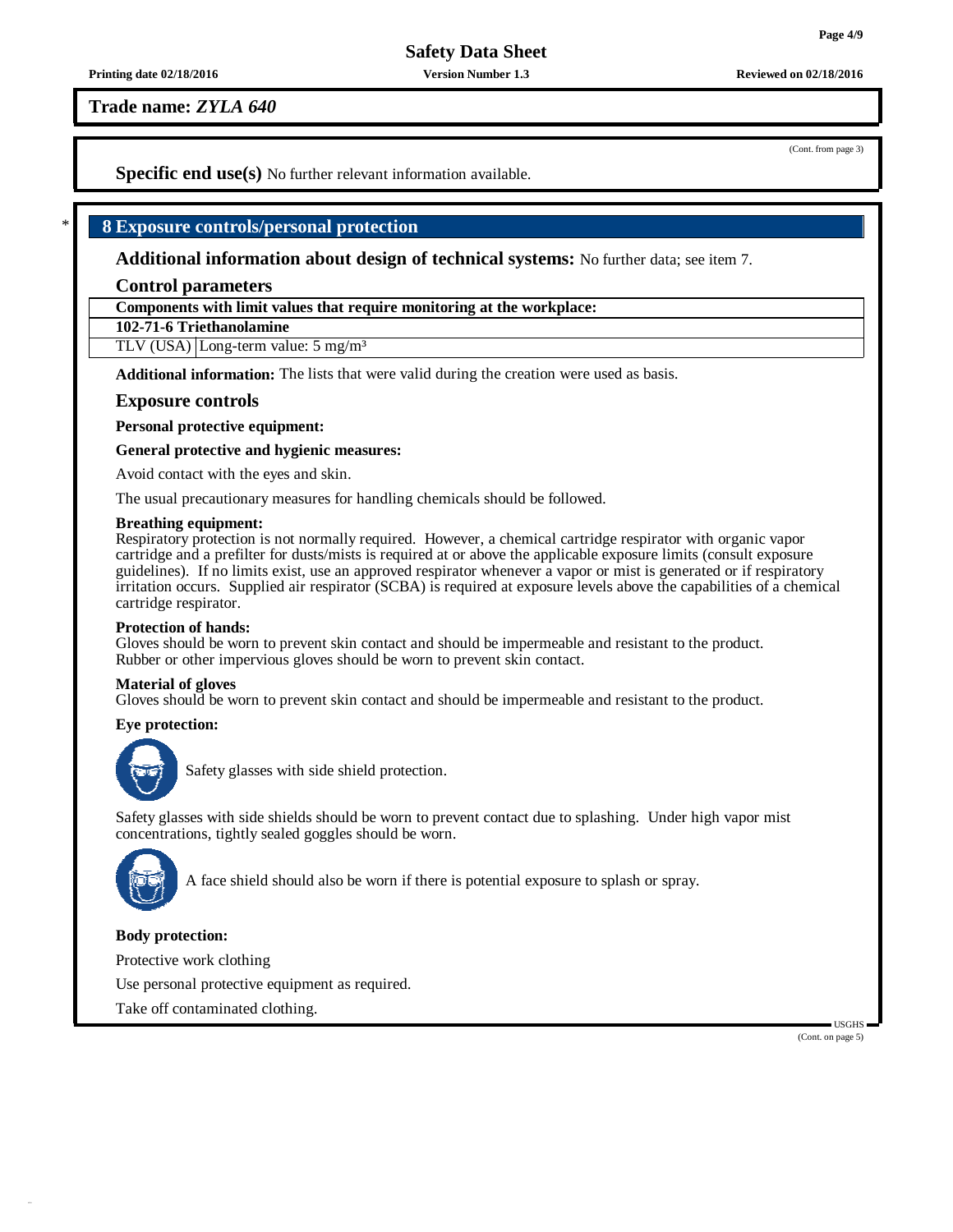(Cont. from page 4)

**Printing date 02/18/2016 Version Number 1.3 Reviewed on 02/18/2016**

## **Trade name:** *ZYLA 640*

| <b>9 Physical and chemical properties</b>                                                                                       |                                                                                                                    |
|---------------------------------------------------------------------------------------------------------------------------------|--------------------------------------------------------------------------------------------------------------------|
| Information on basic physical and chemical properties                                                                           |                                                                                                                    |
| <b>General Information</b><br>Appearance:<br>Form:<br>Color:<br>Odor:<br><b>Odor threshold:</b>                                 | Liquid<br>According to product specification<br>Characteristic<br>Not determined.                                  |
| pH-value $(\sim)$ at 20 °C (68 °F):                                                                                             | 8                                                                                                                  |
| <b>Change in condition</b><br><b>Melting point/Melting range:</b><br><b>Boiling point/Boiling range:</b><br><b>Flash point:</b> | Undetermined.<br>Undetermined.<br>100 °C (212 °F)                                                                  |
| Flammability (solid, gaseous):                                                                                                  | Not applicable.                                                                                                    |
| <b>Decomposition temperature:</b><br>Auto igniting:<br>Danger of explosion:                                                     | Not determined.<br>Product is not selfigniting.<br>Product does not present an explosion hazard.                   |
| <b>Explosion limits:</b><br>Lower:<br><b>Upper:</b><br><b>VOC Content (max):</b>                                                | Not determined.<br>Not determined.<br>Not determined.                                                              |
| Vapor pressure:<br>Density: (~) at 20 °C (68 °F)<br><b>Relative density</b><br>Vapor density<br><b>Evaporation</b> rate         | Not determined.<br>$1.1$ g/cm <sup>3</sup> (9.18 lbs/gal)<br>Not determined.<br>Not determined.<br>Not determined. |
| Solubility in / Miscibility with<br>Water:                                                                                      | Fully miscible.                                                                                                    |
| Partition coefficient (n-octanol/water): Not determined.                                                                        |                                                                                                                    |
| <b>Viscosity:</b><br><b>Dynamic:</b><br>Kinematic:<br>Molecular weight                                                          | Not determined.<br>Not determined.<br>Not applicable.                                                              |
| <b>Other information</b>                                                                                                        | No further relevant information available.                                                                         |

# **10 Stability and reactivity**

**Reactivity** Stable under normal conditions.

**Chemical stability**

**Thermal decomposition:** No decomposition if used according to specifications.

**Conditions to avoid** No further relevant information available.

**Incompatible materials:** No further relevant information available.

**Hazardous decomposition products:** Carbon monoxide and carbon dioxide

**Additional information:** See section 7 for information on handling, storage and conditions to be avoided.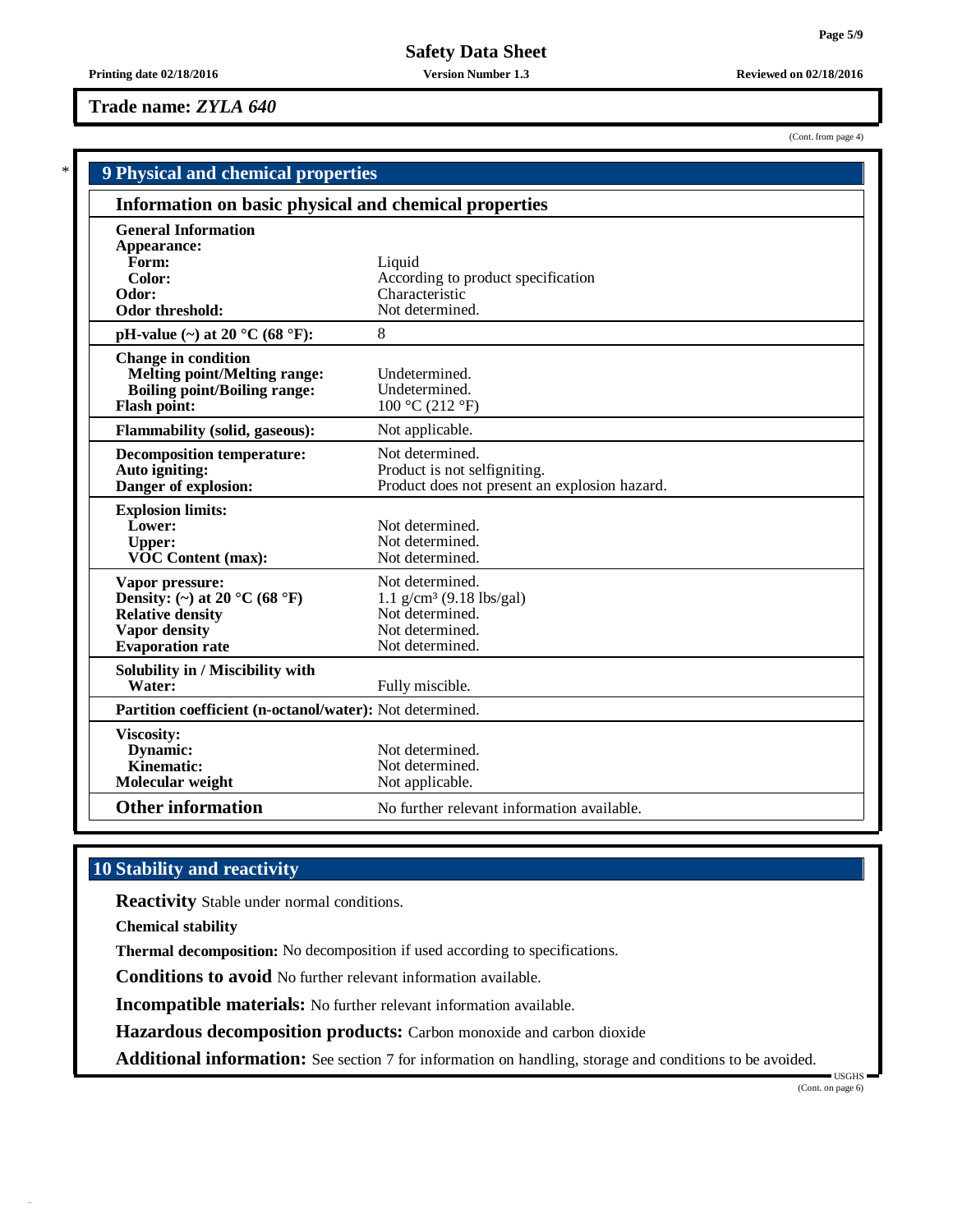## **Trade name:** *ZYLA 640*

**11 Toxicological information**

# **Information on toxicological effects**

#### **Acute toxicity:**

|             |                          | LD/LC50 values relevant for classification: |
|-------------|--------------------------|---------------------------------------------|
|             | 102-71-6 Triethanolamine |                                             |
| Oral        | LD50                     | 5300 mg/kg (guinea pig)                     |
|             |                          | $6400$ mg/kg (rat - male)                   |
| Dermal LD50 |                          | $>10000$ mg/kg (rabbit)                     |
|             |                          | $LC50$ , 96h   11800 mg/l (fish)            |
|             |                          |                                             |

#### **Primary irritant effect:**

**on the skin:** No irritating effect expected

**on the eye:** No irritating effect expected

**inhalation:** No irritating effect expected

**Ingestion:**

**Sensitization:** Sensitization possible through skin contact.

**Additional toxicological information:**

**102-71-6 Triethanolamine**

NOEC/NOEL 16 mg/l (crustaceans) (Chronic NOEC)

**Carcinogenic categories**

**IARC (International Agency for Research on Cancer) Human Carcinogenicity:**

**Group 1- Positive, Group 2A- Probable, Group 2B- Possible, Group 3- Not Classifiable**

102-71-6 Triethanolamine 3

**NTP (National Toxicology Program)**

**K–Known to be carcinogenic, R–May reasonably be anticipated to be carcinogenic**

None of the ingredients is listed.

**OSHA-Ca (Occupational Safety & Health Administration)**

None of the ingredients is listed.

# **12 Ecological information**

#### **Toxicity**

**Aquatic toxicity:**

**102-71-6 Triethanolamine**

EC50, 48h 609.88 mg/l (daphnia magna)

EC50,  $72h$  512 mg/l (algae)

**Persistence and degradability** No further relevant information available.

# **Behavior in environmental systems:**

**Bioaccumulative potential** No further relevant information available.

**Mobility in soil** No further relevant information available.

#### **Additional ecological information:**

**General notes:** Not known to be hazardous to water.

(Cont. from page 5)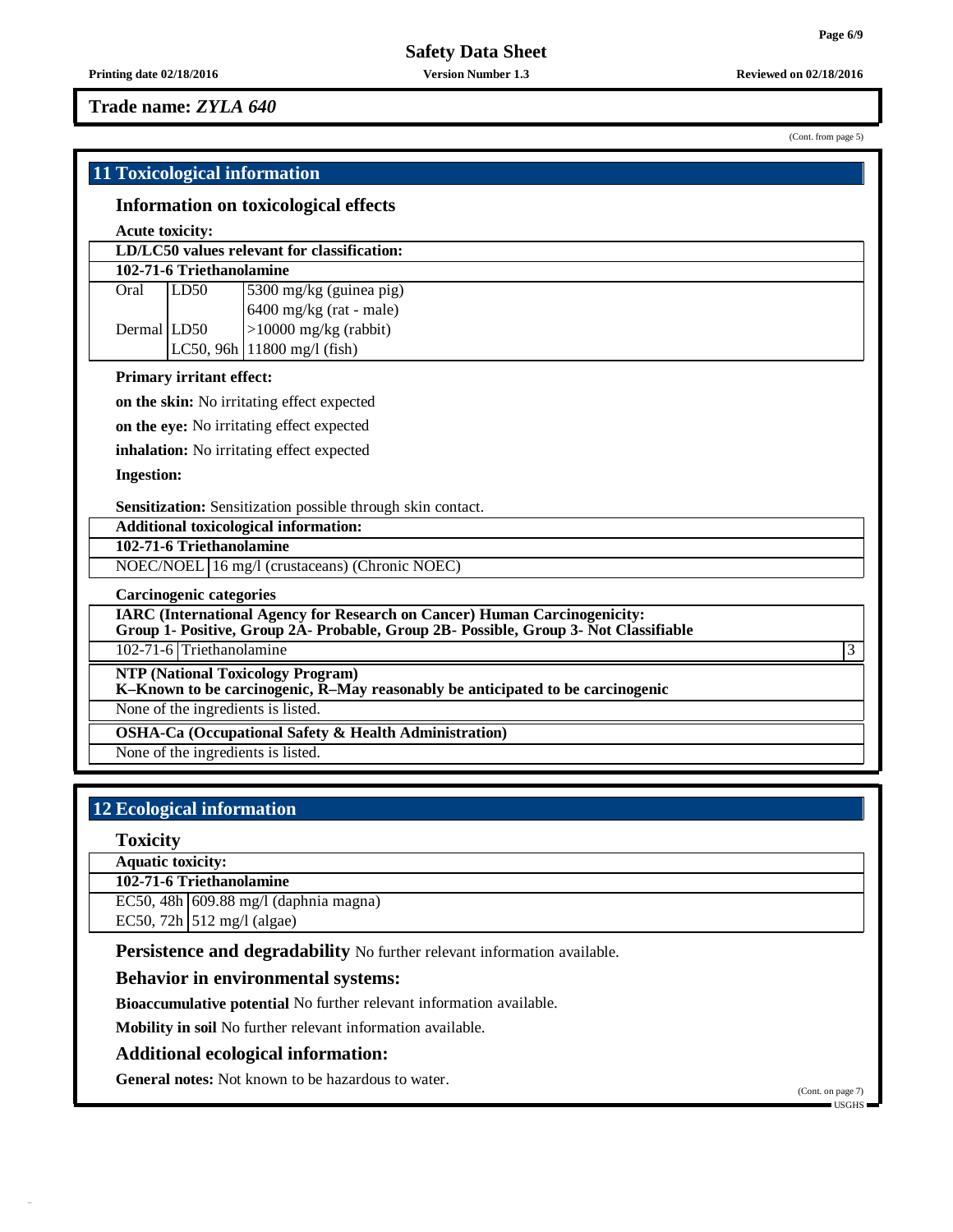**Trade name:** *ZYLA 640*

## **Results of PBT and vPvB assessment**

**PBT:** Not applicable. **vPvB:** Not applicable.

**Other adverse effects** No further relevant information available.

# **13 Disposal considerations**

**Waste treatment methods** Comply with Federal, State and local regulations.

**Recommendation:**



Must not be disposed of together with household garbage. Do not allow product to reach sewage system.

# **Uncleaned packagings:**

**Recommendation:** Disposal must be made according to official regulations.

| <b>14 Transport information</b>                           |                                                                                                          |
|-----------------------------------------------------------|----------------------------------------------------------------------------------------------------------|
| <b>UN-Number</b><br>DOT, ADR, ADN, IMDG, IATA             | Not applicable.                                                                                          |
| UN proper shipping name<br>DOT, ADR, ADN, IMDG, IATA      | Not applicable.                                                                                          |
| <b>Transport hazard class(es)</b>                         |                                                                                                          |
| DOT, ADR, ADN, IMDG, IATA<br><b>Class</b>                 | Not applicable.                                                                                          |
| <b>Packing group</b><br>DOT, ADR, IMDG, IATA              | Not applicable.                                                                                          |
| <b>Environmental hazards:</b><br><b>Marine pollutant:</b> | N <sub>o</sub>                                                                                           |
| <b>Special precautions for user</b>                       | Not applicable.                                                                                          |
|                                                           | Transport/Additional information: Not classified as a dangerous good for transport by road, rail or air. |
| <b>DOT</b><br><b>Remarks:</b>                             | Not Regulated.                                                                                           |
| <b>UN</b> "Model Regulation":                             | Not applicable.                                                                                          |

# \* **15 Regulatory information**

**SARA (Superfund Amendments and Reauthorization Act)**

**Section 302/304 (extremely hazardous substances):**

None of the ingredients is listed.

**Section 313 Reportable Ingredients (Chemicals present below reporting threshold are exempt):**

None of the ingredients is listed.



(Cont. on page USGHS

(Cont. from page 6)

**Page 7/9**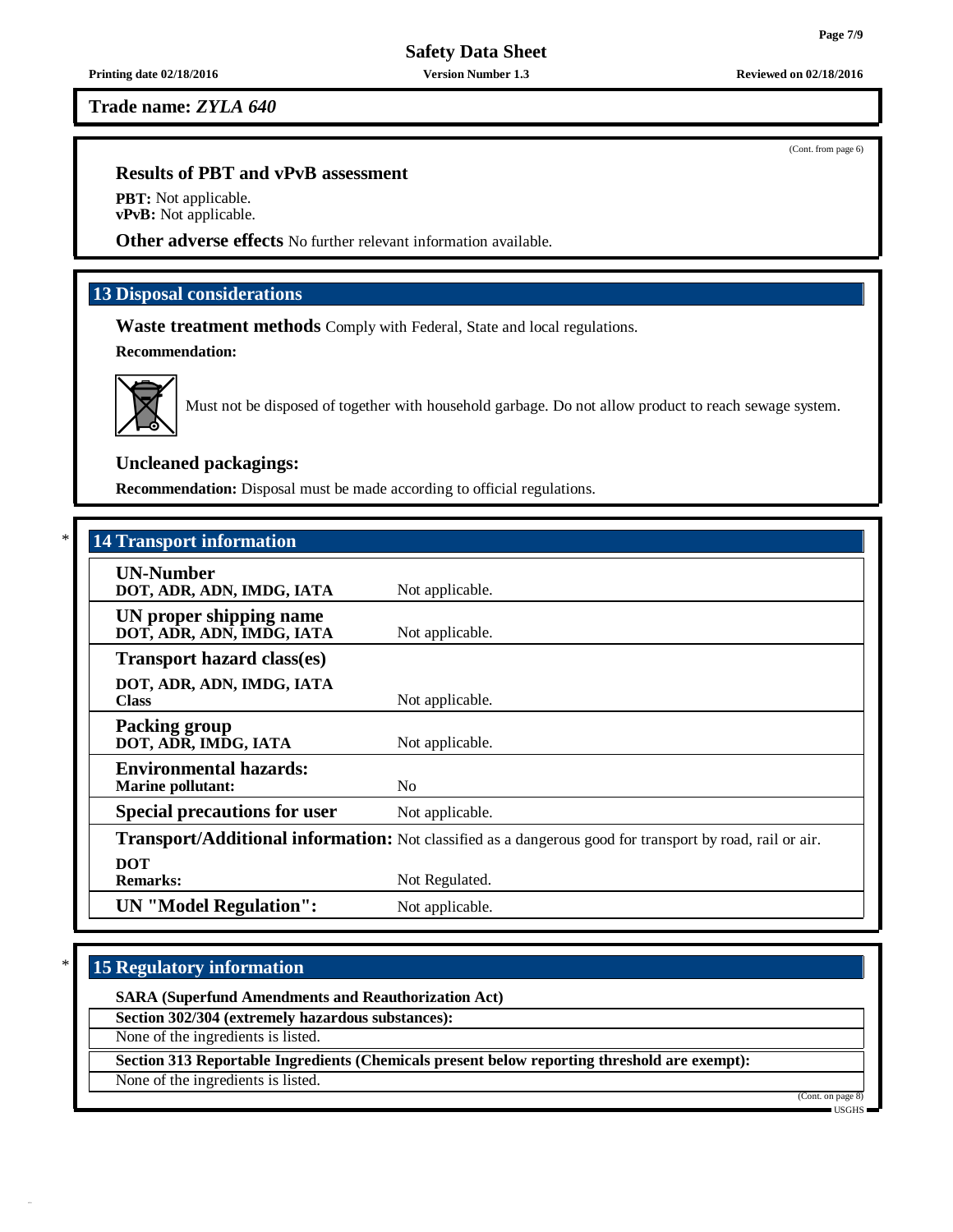**Printing date 02/18/2016 Version Number 1.3 Reviewed on 02/18/2016**

#### **Trade name:** *ZYLA 640*

| <b>SARA Section 312/Tier I &amp; II Hazard Categories:</b>  |                                                                                                                                                                       | (Cont. from page 7) |
|-------------------------------------------------------------|-----------------------------------------------------------------------------------------------------------------------------------------------------------------------|---------------------|
| Health Delayed (chronic)                                    | Yes                                                                                                                                                                   |                     |
| Health Immediate (acute)                                    | Yes                                                                                                                                                                   |                     |
| Flammable                                                   | N <sub>0</sub>                                                                                                                                                        |                     |
| Reactive                                                    | N <sub>0</sub>                                                                                                                                                        |                     |
| Pressure                                                    | N <sub>0</sub>                                                                                                                                                        |                     |
| <b>North America Chemical Inventory Status</b>              |                                                                                                                                                                       |                     |
| <b>TSCA (Toxic Substances Control Act - United States):</b> |                                                                                                                                                                       |                     |
|                                                             | All ingredients are listed or exempt from listing unless otherwise noted below.                                                                                       |                     |
| <b>CEPA</b> (Canadian DSL):                                 |                                                                                                                                                                       |                     |
|                                                             | All ingredients are listed or exempt from listing unless otherwise noted below.                                                                                       |                     |
| <b>Right to Know Ingredient Disclosure</b>                  |                                                                                                                                                                       |                     |
| 8029-43-4 Corn syrup                                        |                                                                                                                                                                       |                     |
| 527-07-1 Sodium gluconate                                   |                                                                                                                                                                       |                     |
| Proprietary Polyacrylate Copolymer - NJ801416030            |                                                                                                                                                                       |                     |
| 7732-18-5 Water                                             |                                                                                                                                                                       |                     |
| <b>California Proposition 65</b>                            | This product contains substances known to the state of California to cause cancer, birth defects or other reproductive                                                |                     |
| harm.<br>Chemicals known to cause cancer:                   |                                                                                                                                                                       |                     |
| Diethanolamine                                              |                                                                                                                                                                       |                     |
| Chemicals known to cause reproductive toxicity for females: |                                                                                                                                                                       |                     |
| None of the ingredients is listed.                          |                                                                                                                                                                       |                     |
| Chemicals known to cause reproductive toxicity for males:   |                                                                                                                                                                       |                     |
| None of the ingredients is listed.                          |                                                                                                                                                                       |                     |
| Chemicals known to cause developmental toxicity:            |                                                                                                                                                                       |                     |
| None of the ingredients is listed.                          |                                                                                                                                                                       |                     |
| <b>Carcinogenicity Categories</b>                           |                                                                                                                                                                       |                     |
| <b>EPA (Environmental Protection Agency)</b>                |                                                                                                                                                                       |                     |
| None of the ingredients is listed.                          |                                                                                                                                                                       |                     |
|                                                             | TLV-ACGIH (THE American Conference of Governmental Industrial Hygienists)<br>Human Carcinogen - A1 Confirmed, A2 Suspected, A3 Unknown Relevance, A4 Not Classifiable |                     |
| Triethanolamine                                             |                                                                                                                                                                       |                     |
|                                                             | NIOSH-Cancer (National Institute for Occupational Safety and Health)                                                                                                  |                     |
| None of the ingredients is listed.                          |                                                                                                                                                                       | A <sub>3</sub>      |

# 16 Other information

The data included herein are presented in accordance with various environment, health and safety regulations. It is the responsibility of a recipient of the data to remain currently informed on chemical hazard information, to design and update its own program and to comply with all national, federal, state and local laws and regulations applicable to safety, occupational health, right-to-know and environmental protection.

# **Department issuing SDS:**

(Cont. on page 9) USGHS